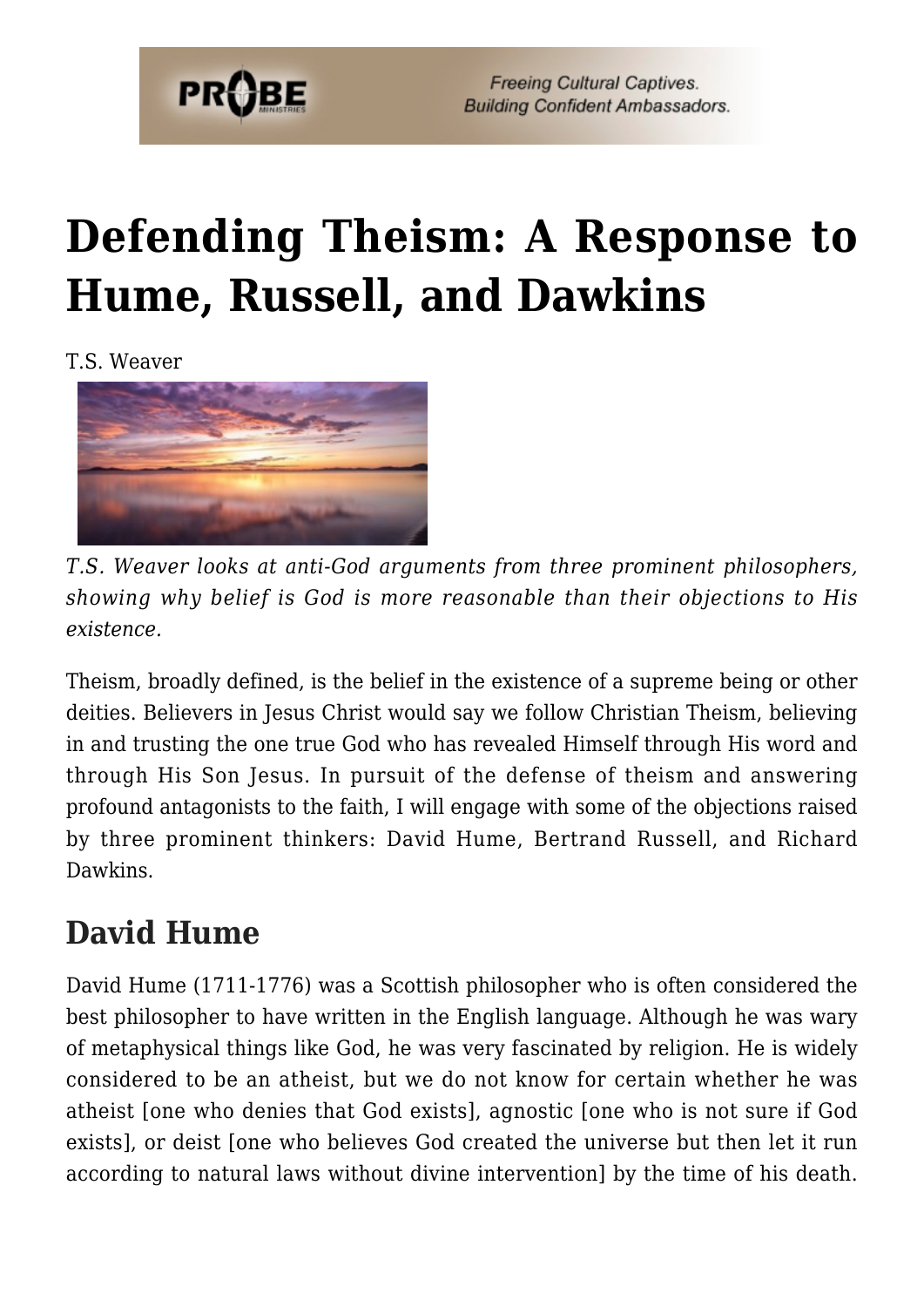

Regardless, his more prominent work is *Dialogues Concerning Natural Religion*. In it he presents classical challenges to theism.

The strongest challenge to theism Hume presents in *Dialogues* is the problem of evil and God's moral nature. His view is that with the amount of evil in the world, we cannot consider God as morally sensible, morally great, and powerful. His assumption is that if God were to exist, He does not care to solve the problem of good and evil. While this is the toughest intellectual challenge a theist has to answer, I believe there is an answer.

When God created, He gave humans the ability to make free decisions. If this ability were denied, our love (the supreme ethic) for Him would not be a choice and thus coerced. As a result, it would not be real love. Church Father Augustine (354-430) commented on this in his book *On the Free Choice of the Will*, by arguing that free will is what makes us human. God made us that way so we could freely choose to venerate, trust, and follow Him. So built into love, veneration, trust, and obedience was the ability to make free decisions. Consequently, certain choices are going to be terrible or evil (e.g., Adam and Eve's disastrous disobedience in the Garden of Eden). As a result, the only way to eradicate evil is to eradicate free will. Hence, evil is merely the consequence of the free will of humanity. John Stackhouse rearticulates this case:

God desired to love and be loved by other beings. God created human beings with this in view. To make us capable of such fellowship, God had to give us the freedom to choose, because love, though it does have its elements of "compulsion," is meaningful only when it is neither automatic nor coerced. This sort of free will, however, entailed the danger that it would be used *not* to enjoy God's love and to love God in return, but to go one's own way in defiance of both God and one's own best interest. This is what the story of Adam and Eve in the Garden of Eden portrays.  $\{1\}$ 

It is not that God is insensitive to evil (Proverbs 6:16, 15:26; Psalm 5:4), but that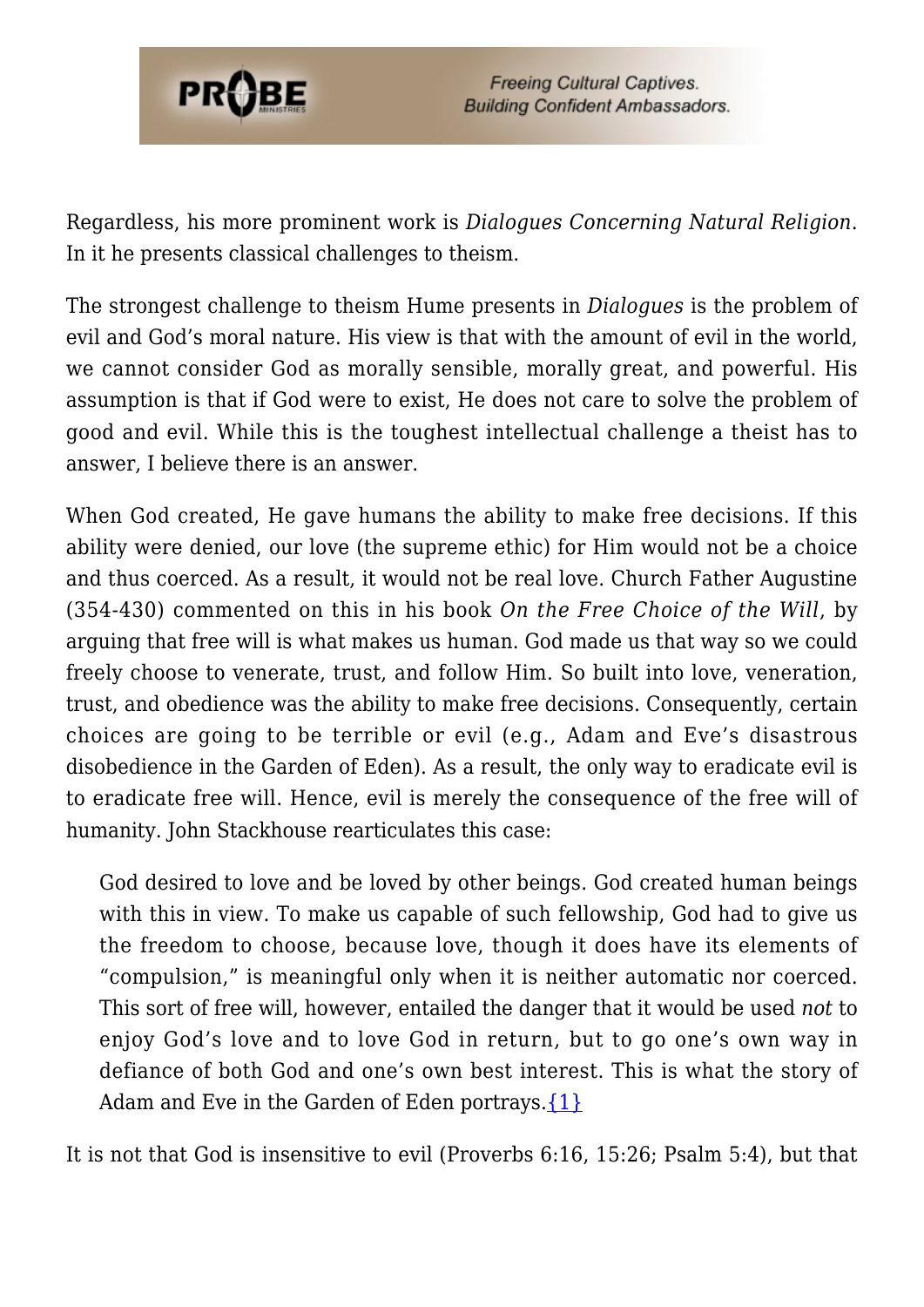

moral and natural evils are the cause of the sin (free choice to disobey God) of man.

### **Bertrand Russell**

Shifting gears, Bertrand Russell, (1872-1970) a famed agnostic philosopher, argued against theism with a famous view that everything on this globe is the result of "an accidental collocation of atoms." $\{2\}$  Thus, there is no real aim for which we were produced. I believe this view is both incredibly depressing and incredibly wrong. If one were to take what Timothy Keller would call a "clue of God" like beauty and think this through, it would have serious implications. If this were true, as Keller put it in *The Reason for God,* "Beauty is nothing but a neurological hardwired response to particular data."[{3}](#page-6-1) Conductor Leonard Bernstein once spoke of the effect of the beauty of Beethoven's music:

Our boy has the real goods, the stuff from Heaven, the power to make you feel at the finish: Something is right in the world. There is something that checks throughout, that follows its own law consistently: something we can trust, that will never let us down.  $\{4\}$ 

Does that sound like a "neurological hardwired response to particular data"? Or is Beethoven's music beautiful? As a seminary student, I often yearn for an excellent night of sleep. The thought is beautiful to me. Augustine in his *Confessions* argued that yearnings like this were clues to the existence of God. While my tiredness does not prove that my desire for an excellent night of sleep will happen tonight, it is correct that native yearnings like this link to actual substances that can fill them. For example, sensual yearning (linking to sex), hunger (linking to food), tiredness (linking to sleep), and interpersonal yearning (linking to relationship). We have a desire for joy, love, and beauty that no quantity or condition of sex, food, sleep, and relationship can satisfy. We hope for something that nothing on this globe can satisfy. Do you think this is a clue? I assert this unpleasing yearning is a deep-rooted native longing that is an undeniable clue not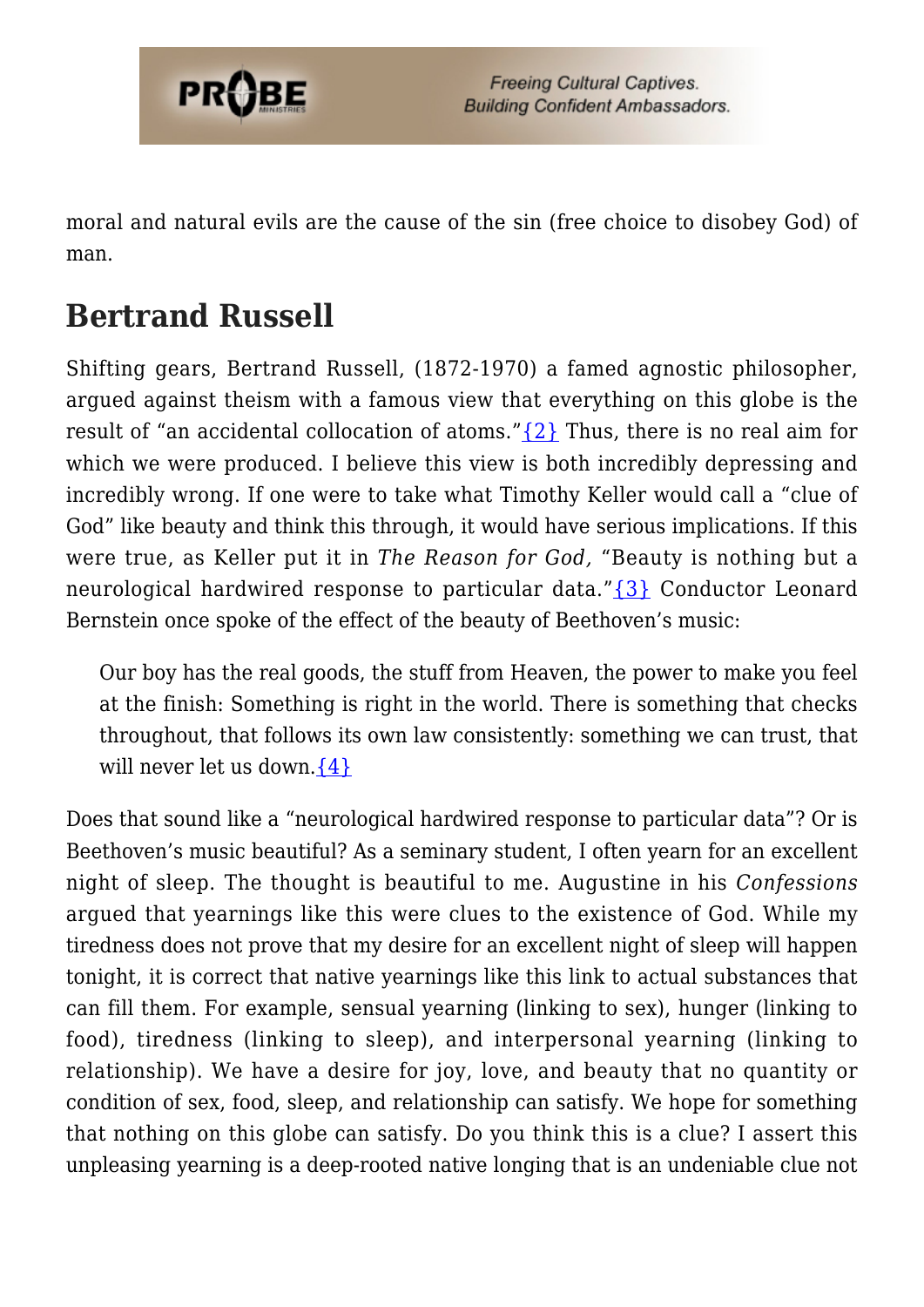

only for the existence of God, but also that God is the only one who can satisfy that yearning. C.S. Lewis wrote in *Mere Christianity,* "If I find in myself a desire which no experience in this world can satisfy, the most probable explanation is that I was made for another world." $\{5\}$  (Please also see Dr. Michael Gleghorn's article "C.S. Lewis and the Riddle of Joy" at [probe.org/c-s-lewis-and-the-riddle-of](https://probe.org/c-s-lewis-and-the-riddle-of-joy/)[joy/\)](https://probe.org/c-s-lewis-and-the-riddle-of-joy/) Tying all this back to Russell's famous view, it makes sense that if there were a God who can satisfy that kind of yearning, this God likely made us, not by accident, but with a purpose. That is worth investigating.

# **Richard Dawkins**

Now I turn to Richard Dawkins (1941- ), who I think is best described as a militant atheist scientist. He writes in his book *The God Delusion*, describing God:

The God of the Old Testament is arguably the most unpleasant character in all fiction: jealous and proud of it; a petty, unjust, unforgiving control-freak; a vindictive, bloodthirsty ethnic cleanser; a misogynistic, homophobic, racist, infanticidal, genocidal, filicidal, pestilential, megalomaniacal, sadomasochistic, capriciously malevolent bully[.{6}](#page-6-4)

Tell us how you really feel, Dawkins. Although there is a lot said here, what is most obvious is his portrayal of God as immoral because of what God displayed of Himself in the Old Testament. These acts are perceived to undermine his morally perfect nature. Although this will not be my main response, I want to highlight that for Dawkins to grumble that God has perpetrated immoral acts, he acknowledges there is an objective moral law. In [a separate argument,](https://probe.org/talking-about-the-problem-of-evil/) I could go from here to make the case that for there to be an objective moral law there must be an objective moral law giver (God). However, I instead want to concentrate on "the God of the Old Testament."

The Old Testament passage found in Deuteronomy (7:1-5; 20:16-18) tends to be the most cited in an argument against God such as Dawkins's quote above. In this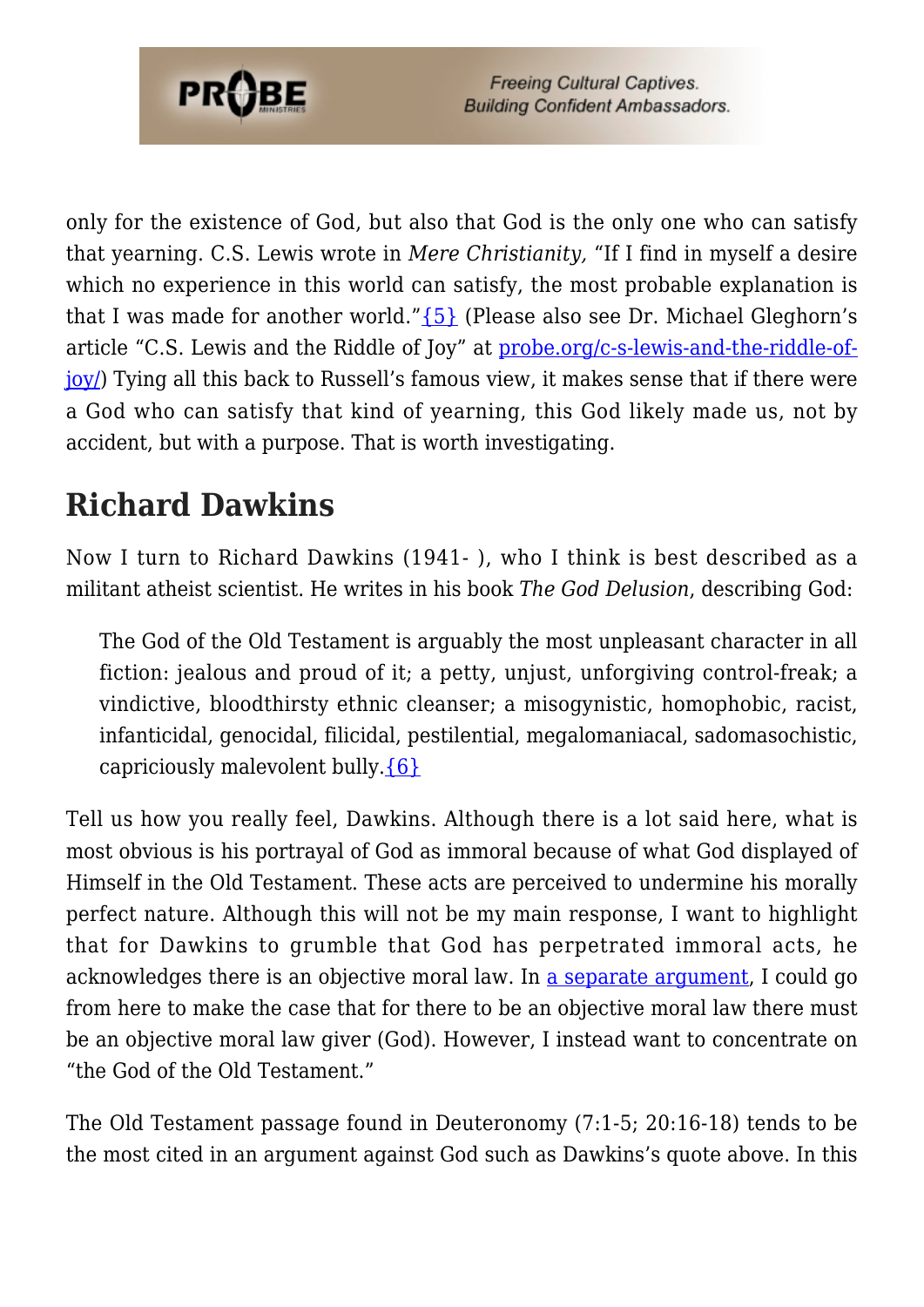

**Freeing Cultural Captives. Building Confident Ambassadors.** 

passage, God instructed the Israelites to destroy the Canaanites living in a specific region: "[T]hen you must destroy them totally. Make no treaty with them, and show them no mercy" (7:2), and "[D]o not leave alive anything that breathes" (20:16). This passage bothers many (including myself) and may be an example of where Dawkins got his characterization. It is understandable to wonder how a good and loving God could instruct this.

To make sense of a tough passage like this one must understand the context, starting with who God is. God is not like any earthly ruler. He's not like Trump. He's not like Biden. He is Creator of all things and King of the Universe. That said, He supplies life, and He can take life when He chooses, however He chooses. The next step is to think through whether His instruction was justified (as if it were up to us to define justice). There are occasions when we as humans may feel it is justified for people to take another's life, as in self-defense, to safeguard others, or in a just war. What we must understand about the Canaanites in this passage is that this was not some illogical imperative for them to be murdered. The Canaanites were malevolent. In their obscene paganism, they were spiritually dangerous. They were unspeakably wicked. God said to the Israelites, "It is not because of your righteousness or your integrity that you are going in to take possession of their land; *but on account of the wickedness of these nations*" (emphasis mine) (Deuteronomy 9:5).

The worst example of their wickedness is child sacrifice. Apologist Timothy Fox informs us, "They would burn their children alive in a fiery furnace as a sacrifice to the god Molech. Just that one act alone would be justification for their complete annihilation." $\{7\}$  I wonder what Hume, who raised the problem of evil, would have to say to Dawkins about God dealing with and judging evil. One of the explanations God provided for wrecking the Canaanites was so that Israel would not embrace their malevolent ways. Dawkins may still object though and say, "What about the kids? How could a loving God instruct the Israelites to destroy harmless kids?" I do find this troubling as well, but as shown above, God can take life when He chooses, however He chooses. No one is promised a lengthy,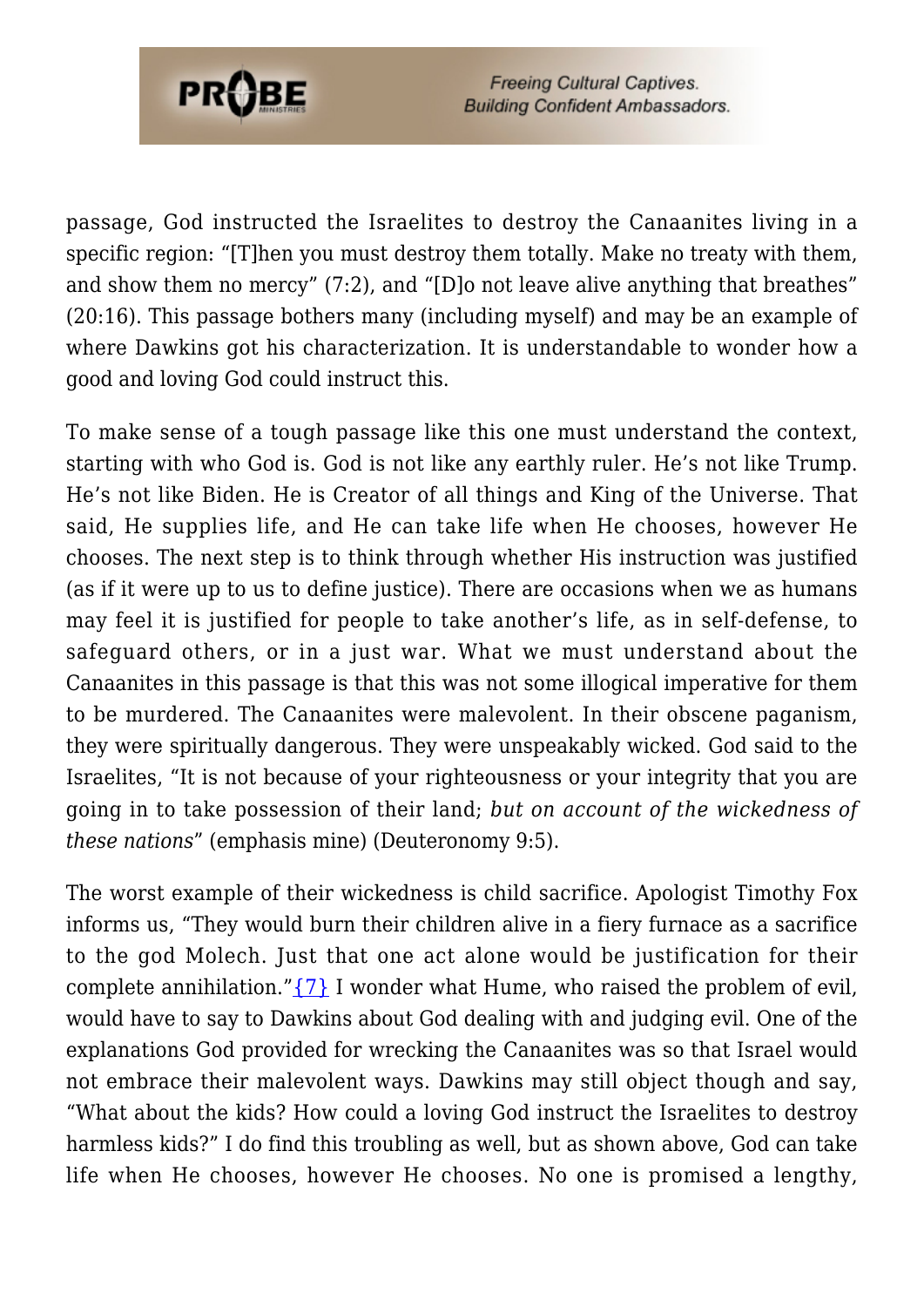

**Freeing Cultural Captives. Building Confident Ambassadors.** 

peaceable life and to perish of old age. Furthermore, what if God saw that if these children were to mature, they would be just as evil and corrupt as their parents? What if ordering the death of children infected by their parents' wickedness is similar to an oncology surgeon cutting out small cancer cells along with the fullgrown cells? That is a possibility. In addition, God does not appreciate the murder of the evil but patiently waits for repentance of sins (Ezekiel 18:23). In the case of the Canaanites, we see He will only allow wickedness for so long though.

Another objection Dawkins has to the existence of God is science. His view is that you can either be scientific and sensible, or religious. He is either ignoring, or ignorant of, the fact that modern science arose out of a biblical worldview. Christians are responsible for developing the scientific perspective and method. Francis Bacon, astronomers Kepler and Galileo, and the brilliant mathematician and physicist Isaac Newton all believed in God. They all helped shape the development of modern science; they believed that since God was a God of order, they expected nature to be orderly. They also understood that one man's opinion could be faulty because of sin, and therefore others needed to verify what any one scientist said. Kepler even characterized his scientific perspective as "thinking God's thoughts after Him."

Dawkins thinks God and science do not mix. Yet two legendary experiments performed in 1916 and 1997 reveal this view is not as widely held as Dawkins and others make it seem. In 1916, American psychologist James Leuba conducted a study asking scientists if they believed in a God who actively communicates with humanity, no less than via prayer. 40 percent confirmed they did, 40 percent confirmed they did not, and 20 percent were not confident either way. Edward Larson and Larry Witham duplicated this study in 1997 using identical queries with scientists. They discovered the figures had not altered substantially. Even atheist philosopher Thomas Nagle disagrees with Dawkins's view of reality. Nagle even questions whether atheist naturalists think their moral instincts (yes morality has come up again), for example the belief that genocide is morally incorrect, are true instead of just the consequence of neurochemistry hardwired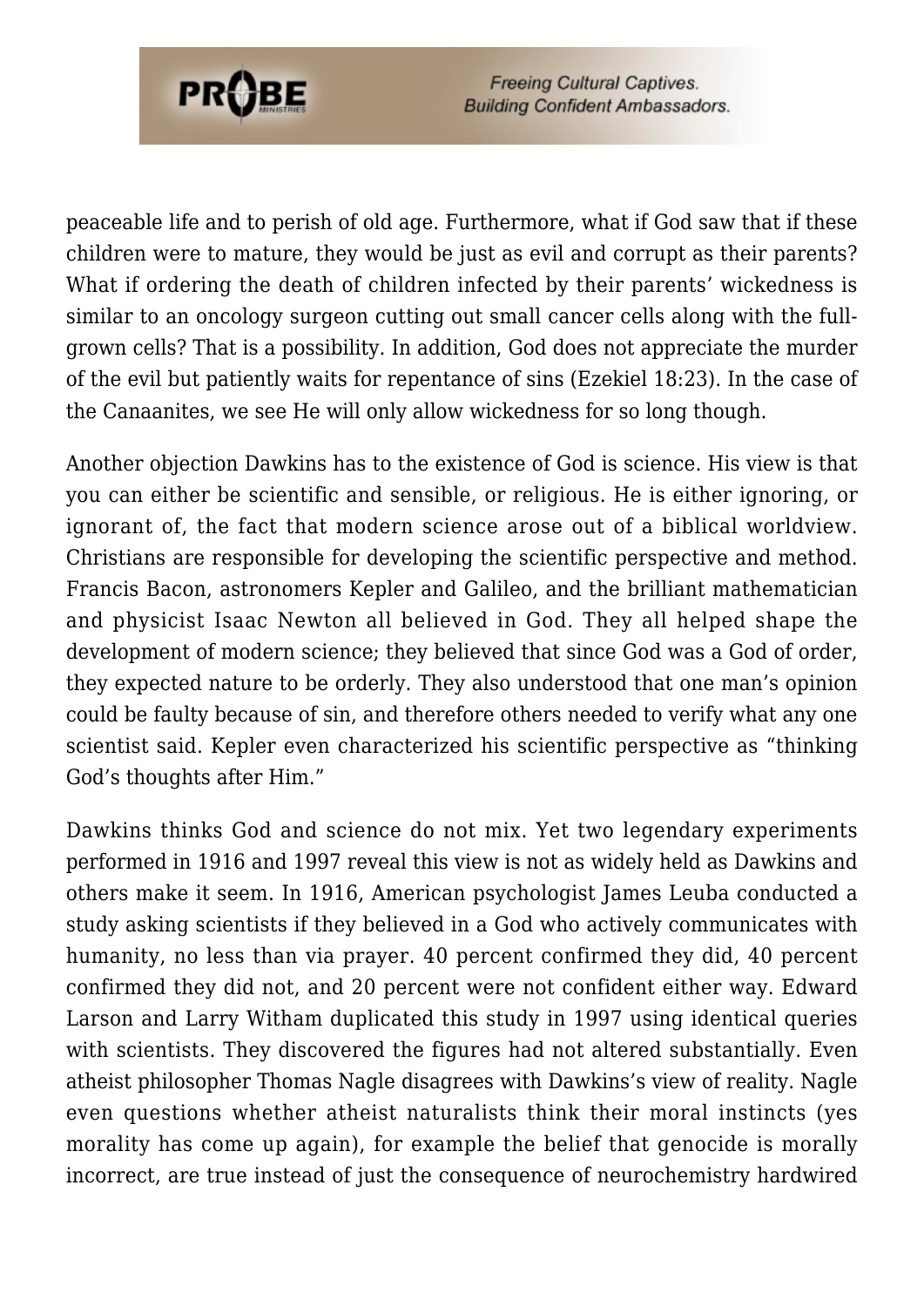

into humans. He writes:

The reductionist project usually tries to reclaim some of the originally excluded aspects of the world, by analyzing them in physical—that is, behavioral or neurophysiological—terms; but it denies reality to what cannot be so reduced. I believe the project is doomed—that conscious experience, thought, value, and so forth are not illusions, even though they cannot be identified with physical facts. ${8}$ 

Science *cannot* explain all and *can* be consistent with religious faith. Therefore, it is unreasonable to think that an individual can only be a believer of science *or* a believer of God. It is also irrational to believe we came into the world by accident, or that because of the presence of evil in the world theism is not workable. In short, it is more reasonable to believe in theism than not to.

#### **Notes**

<span id="page-6-0"></span>1. J.P. Moreland and William Lane Craig, *Philosophical Foundations for a Christian Worldview* (Inter-Varsity Press, 2003), 552.

2. Bertrand Russell, "The Free Man's Worship," The Independent Review 1 (Dec 1903), 415-24 Title of essay changed after 1910 to "A Free Man's Worship."

- <span id="page-6-1"></span>3. Timothy Keller, *The Reason for God* (New York: Penguin Books, 2016), 138.
- <span id="page-6-2"></span>4. From Leonard Bernstein's "The Joy of Music" (Simon and Schuster, 2004), 105.
- <span id="page-6-3"></span>5. C.S. Lewis, *Mere Christianity,* (New York: Macmillan, 1952), 105.
- <span id="page-6-4"></span>6. Richard Dawkins, *The God Delusion* (Boston: Mariner Books, 2006), 51.

<span id="page-6-5"></span>7. [crossexamined.org/god-behaving-badly-destruction-canaanites/,](https://crossexamined.org/god-behaving-badly-destruction-canaanites/) accessed March 31, 2022.

<span id="page-6-6"></span>8. Thomas Nagel, "The Fear of Religion," The New Republic (October 23, 2006).

### **Bibliography**

Bernstein, Leonard. "The Joy of Music," (New York: Simon and Schuster), 2004.